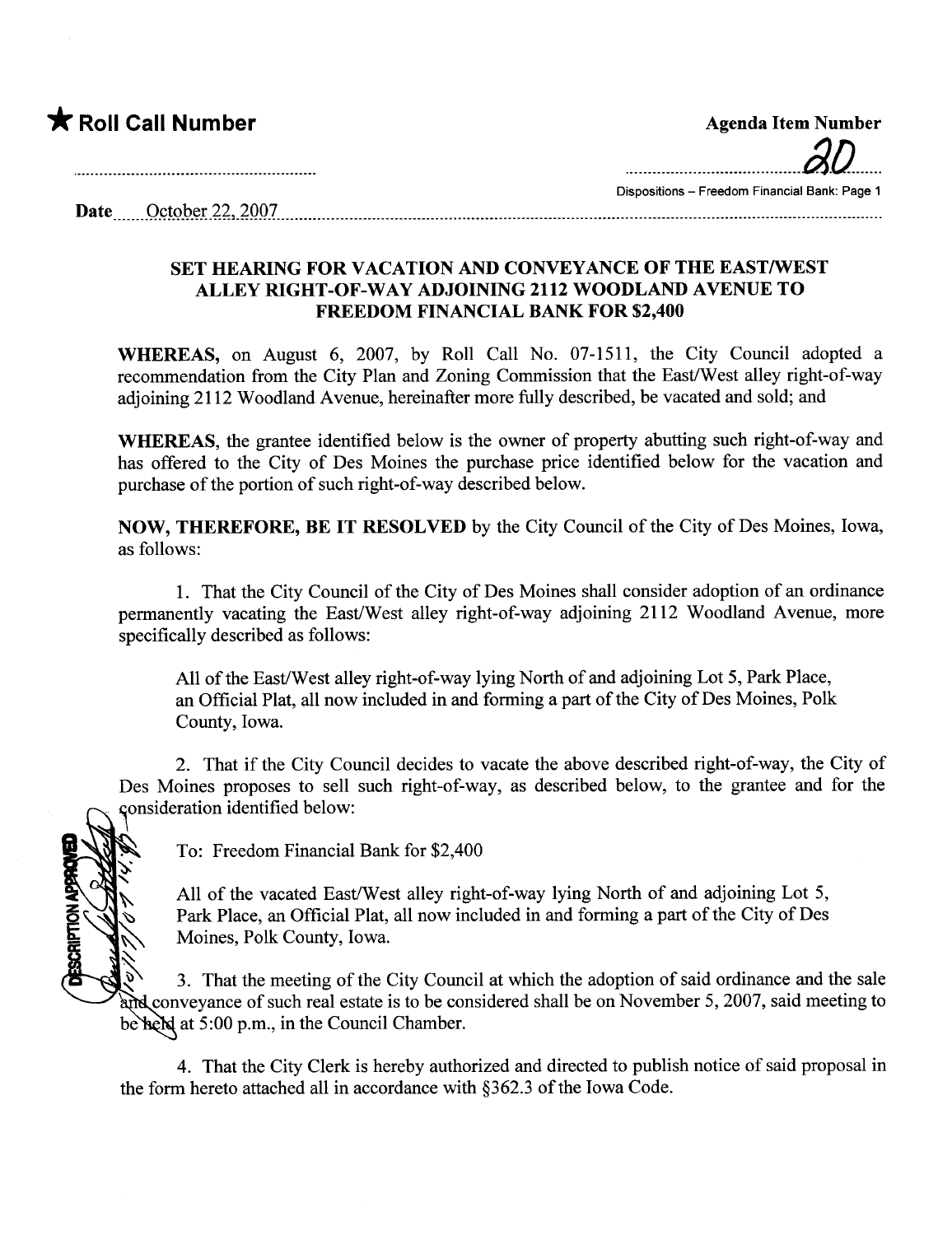| <b>K</b> Roll Call Number | <b>Agenda Item Number</b>                     |
|---------------------------|-----------------------------------------------|
|                           |                                               |
|                           | Dispositions - Freedom Financial Bank: Page 2 |
| October 22, 2007<br>Date  |                                               |

5. The proceeds from the sale of this property shall be deposited into the following account: 2007-08 Operating Budget, Page 259, Property Maintenance, SP767.

Moved by to adopt.

APPROVED AS TO FORM:

Glenna K. Frank lenna f. nank

Assistant City Attorney

| <b>COUNCIL ACTION</b> | <b>YEAS</b> | <b>NAYS</b> | <b>PASS</b> | <b>ABSENT</b>   | <b>CERTIFICATE</b>                                                                                   |
|-----------------------|-------------|-------------|-------------|-----------------|------------------------------------------------------------------------------------------------------|
| <b>COWNIE</b>         |             |             |             |                 |                                                                                                      |
| <b>COLEMAN</b>        |             |             |             |                 | I, DIANE RAUH, City Clerk of said City hereby                                                        |
| <b>HENSLEY</b>        |             |             |             |                 | certify that at a meeting of the City Council of<br>said City of Des Moines, held on the above date, |
| <b>KIERNAN</b>        |             |             |             |                 | among other proceedings the above was adopted.                                                       |
| <b>MAHAFFEY</b>       |             |             |             |                 |                                                                                                      |
| <b>MEYER</b>          |             |             |             |                 | IN WITNESS WHEREOF, I have hereunto set my<br>hand and affixed my seal the day and year first        |
| <b>VLASSIS</b>        |             |             |             |                 | above written.                                                                                       |
| <b>TOTAL</b>          |             |             |             |                 |                                                                                                      |
| <b>MOTION CARRIED</b> |             |             |             | <b>APPROVED</b> |                                                                                                      |
|                       |             |             |             | Mayor           | City Clerk                                                                                           |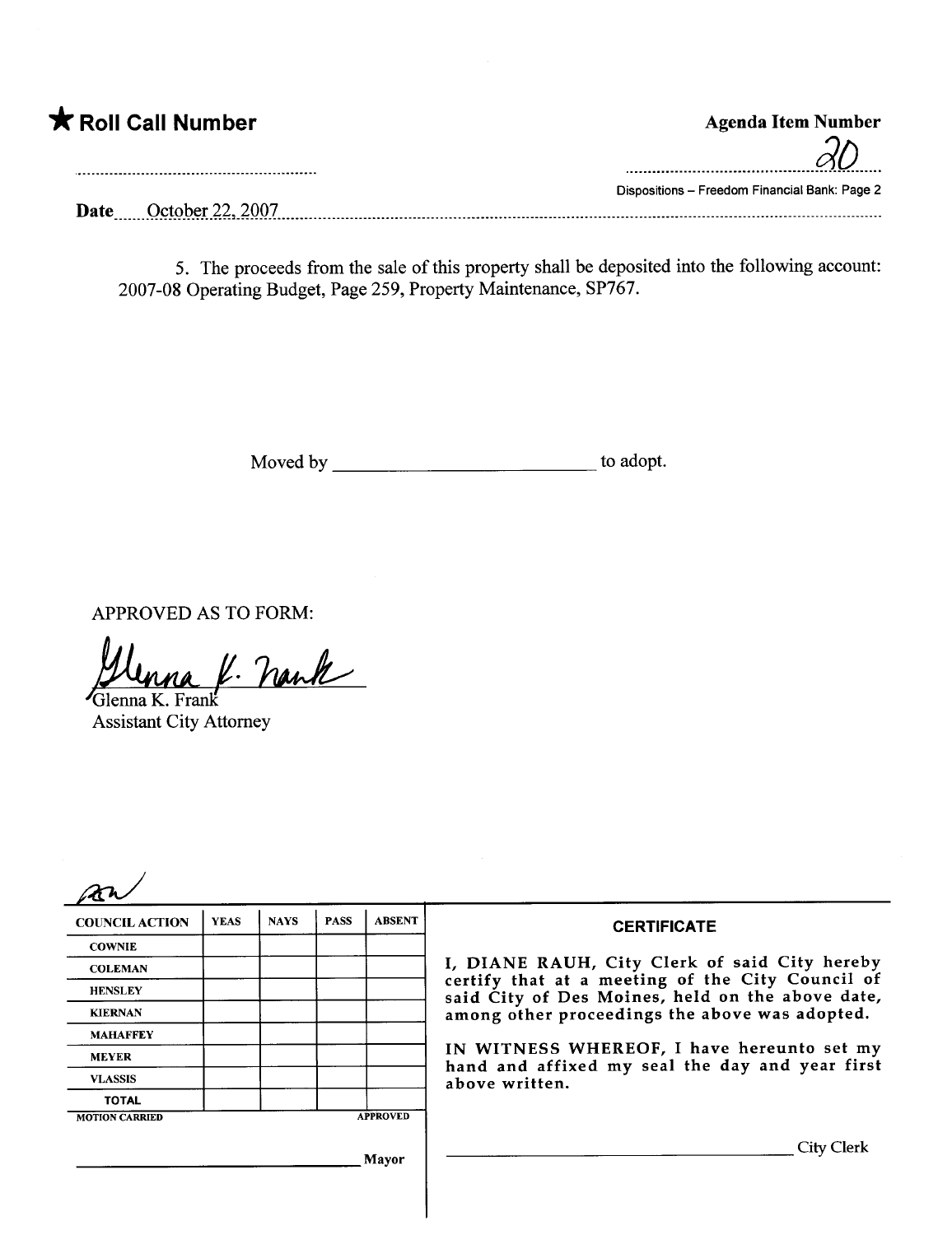NOTICE OF PROPOSAL TO VACATE AND CONVEY RIGHT-OF-WAY

NOTICE IS HEREBY GIVEN, that the City Council of the City of Des Moines, Iowa, shall consider adoption of an ordinance permanently vacating the East/West alley right-of-way adjoining 2112 Woodland Avenue, more specifically described as follows:

All of the East/West alley right-of-way lying North of and adjoining Lot 5, Park Place, an Official Plat, all now included in and forming a part of the City of Des Moines, Polk County, Iowa.

NOTICE IS FURTHER GIVEN, that the City Council has adopted a resolution relating to a proposal to sell and convey such right-of-way, as described below, to the grantee for such consideration as identified below, if the City Council first decides to vacate such right-of-way:

To: Freedom Financial Bank for \$2,400

ESCRIPTION APPRO

All of the vacated East/West alley right-of-way lying North of and adjoining Lot 5, Park Place, an Official Plat, all now included in and forming a part of the City of Des Moines, Polk County, Iowa.

NOTICE IS FURTHER GIVEN, that the City Council will consider the adoption exthe proposed vacation ordinance and approval of the proposed sale and conveyance after a public hearing to be held at  $5:00$  p.m., in the Council Chamber, 400 Robert D. Ray Drive, Des Moines, Iowa, on November 5,2007.

Copies of the proposed ordinance are available at the office of the City Clerk, City Hall, Des Moines, Iowa. Persons interested in the proposal will be given the opportunity to express their views at that hearing.

PUBLISHED IN THE DES MOINES REGISTER ON